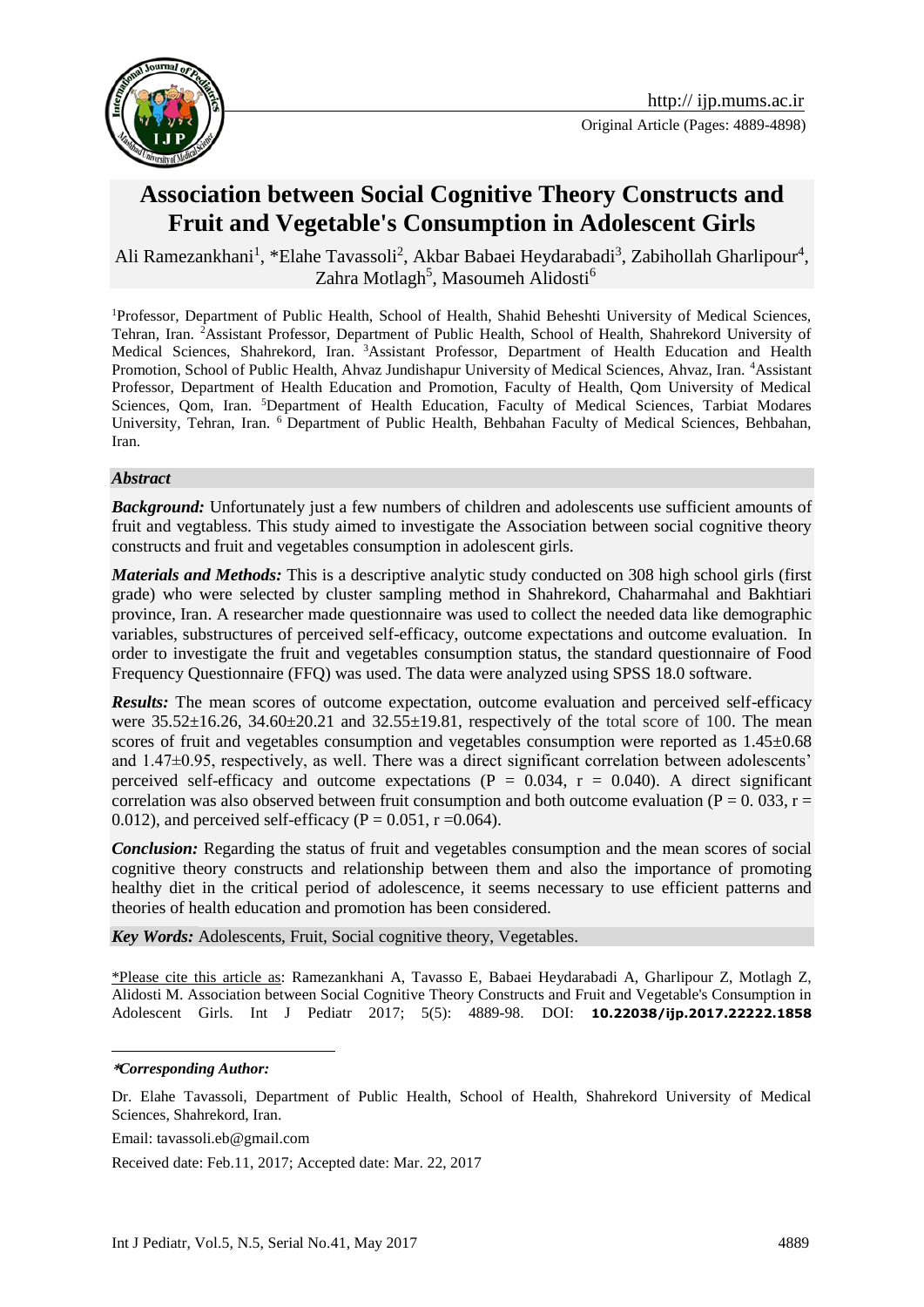# **1- INTRODUCTION**

 Consumption of the sufficient amounts of fruit and vegetables is a part of the recommended diet. Since fruit and vegetables have some protective compounds like potassium, folate, vitamins, fiber and other phenolic compounds, their consumption leads to reduction in chronic diseases (1). In terms of calorie and micronutrients fruits and vegetables have low density and are considered as critical parts of a healthy diet. It is recommended for children to consume 4-5 units of fruit and vegetables according to age and gender (2).

Unfortunately, a few of American children in the United States follow the recommendations in fruit and vegetables consumption (3). In Lock et al.'s study on low consumption of fruit and vegetables in 14 geographic areas of the world in 2005, the total global number of deaths due to insufficient consumption of fruit and vegetables was estimated to be more than 2.635 million deaths per year. Results of this study showed that by 600 grams increase in consumption of fruit and vegetables the global burden of all diseases may decrease by 18%, while the burden of ischemic heart diseases and brain stroke may decrease by 31% and 19% respectively. With increase in consumption of fruit and vegetables, cancers of stomach, digestive system, lung and colorectal may decrease by 19%, 20%, 12% and 2%, respectively (4).

According to the World Health Organization (WHO), with consumption of sufficient fruit and vegetables, more than 2.7 million people may be saved from death, worldwide (5). In a study on the burden of diseases in Australia, it was shown that about 11% of all cancers that cause 300 deaths are due to insufficient consumption of fruit and vegetables. According to this study, consumption of insufficient amounts of fruit and vegetables in this country is responsible

for about 3% of the overall burden of disease (6). Hazavehei et al. (7) reported in their study, the average consumption of fruit and vegetables in teenagers 3 units that is a small amount. Since fiber decreases the hunger and increases the satiety, its consumption reduces the calorie intake (8). Fiber intake which is abundant in fruits and vegetables leads to weight loosing. Probably, a diet full of fruit and vegetables is healthier than one with fewer amounts of them. Unhealthy diets include a lot of saturated fats, salt and purified carbohydrates and less fruit and vegetables (9). According to the reports from WHO and Food and Agriculture Organization (FAO) on diet and chronic diseases prevention, it is recommended to take at least 400 grams of fruit and vegetables every day to prevent chronic diseases like obesity, heard diseases, cancers and diabetes (10).

American Cancer Association and American Heart Association also have some recommendations on fruit and vegetables consumption. In 2006 American Cancer Association recommended adult people to eat 5 units or more of various fruits and vegetables every day (11). In 2007 American Heart Association also recommended adults to consume 4 to 5 units of fruit and 4 to 5 units of vegetables every day (12). In addition, the diet guideline for Americans show that adults should consume at least 2 units of fruit and 3 units of vegetables every day (13). Many factors contributing to fruit and vegetables consumption. One of the main predictors of proper consumption of fruit and vegetables in children and adolescents is perceived selfefficiency (13), and it has an effective role in improvement of their consumption (14).

Outcome expectations and outcome evaluation also are strong predictors of increase in fruit and vegetables consumption (15). Outcome expectation is defined as prediction of the probable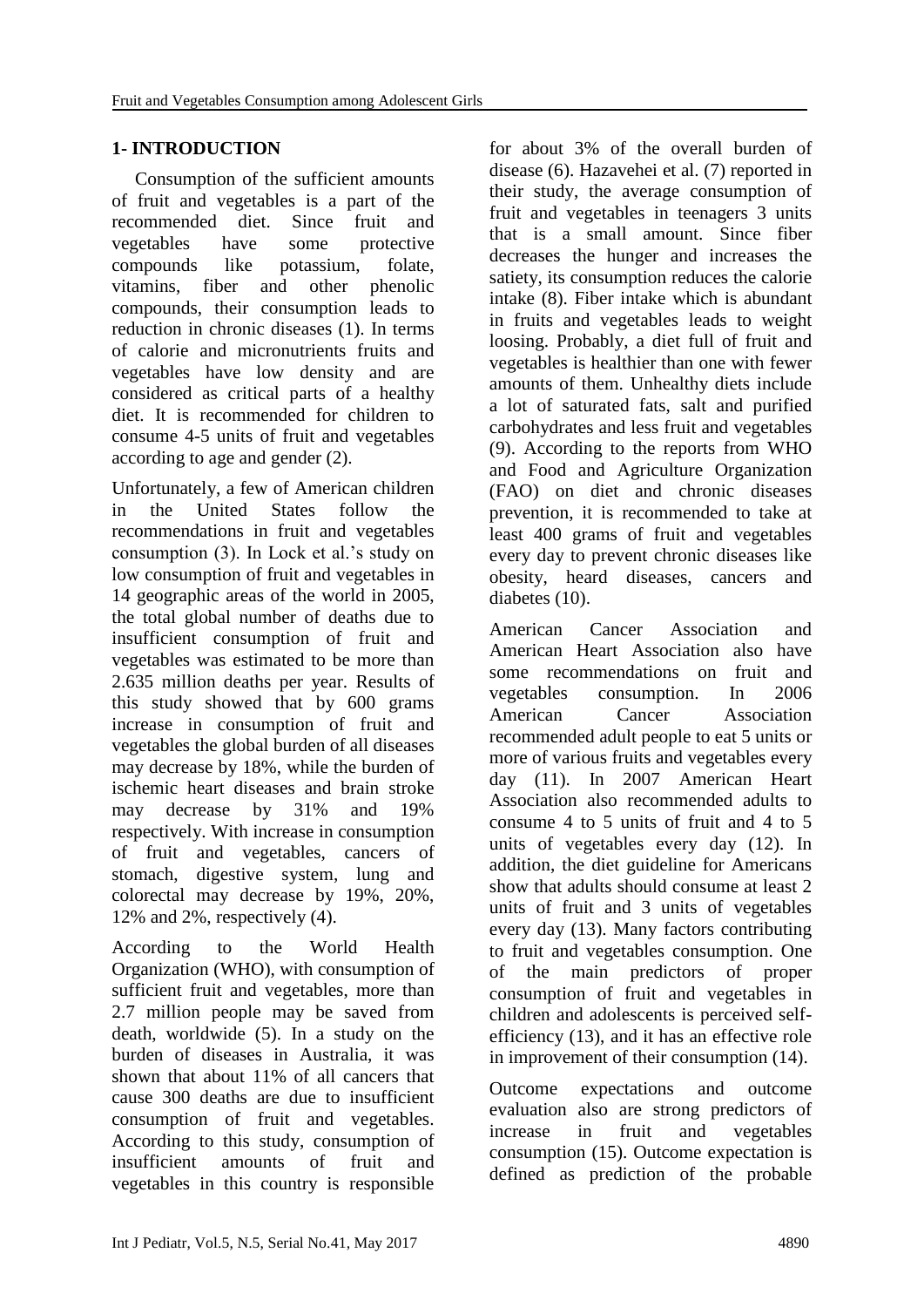outcomes of the involvement in the desired behavior (16) and outcome evaluation is a value that one put for the outcomes of the desired behavior. The higher the values are, the more probable to get involved with the desired behavior (17). Social cognitive theory emphasizes that individual and environmental characteristics affect behaviors. This theory believes in the bilateral oppositions of individual, behavior and environment. Therefore, consumption of fruit and vegetables in children and adolescents depends on personal characteristics and external factors (18). This study aimed to investigate the association between fruit and vegetables consumption and perceived self-efficiency, outcome expectations and outcome evaluation in adolescent girls in Shahrekord city, Chaharmahal and Bakhtiari province, Iran.

# **2- MATERIALS AND METHODS**

### **2-1. Study design and population**

 This is a descriptive-analytical study conducted on 308 high school student girls in Shahrekord city, Chaharmahal and Bakhtiari province, North West of Iran during 2013-2014 (the study lasted 5 months). These students were selected by cluster sampling. At the beginning, we obtained the approval from the education department of Chaharmahal and Bakhtiari province to perform study in 2 districts of Shahrekord city.

Then a list of all first grade high schools for girls was provided. Among high schools, 8 governmental ones were selected randomly. By using the attendance list (giving a code to each student), a number of students were selected randomly to participate in this study.

### **2-2. Inclusion criteria**

The inclusion criteria were as follows: being Iranian girl students of the first grade high school studying in governmental high schools in Shahrekord city, having informed consent to voluntary participate in all levels of the study.

# **2-3. Exclusion criteria**

The exclusion criteria were as follows: lack of desire to cooperate in any level of the study, absence or moving to another school.

### **2-4. Ethical considerations**

After getting the official confirmation letter from Shahid Beheshti University of Medical Sciences (ID number: 8992.4), was presented the confirmation letter to the education department of Chaharmahal and Bakhtiari province and obtaining the confirmation letter to offer to education departments of area 1 and 2 of Shahrekord city and selection of schools, then go to the schools and obtaining consent from teacher and managers, and was presented comprehensive explanations to the participants about objectives of the study and getting their written consent to voluntary participation in the study and assurances were given to girls about confidentiality of the collected information.

# **2-5. Measuring tools: validity and reliability**

A researcher made questionnaire including 5 parts was used in this study. The first part of the questionnaire included demographic variables (students' age and parents' age, parents 'job and parents 'education level). The second part included perceived self-efficiency measurement questions (3 questions). The third part included questions to assess outcome expectations (5 questions), and the forth one includes questions about outcome evaluation (6 questions).

Outcome expectations are the beliefs that carrying out a specific behavior will lead to a given outcome, in the other words to learn a particular behavior, people must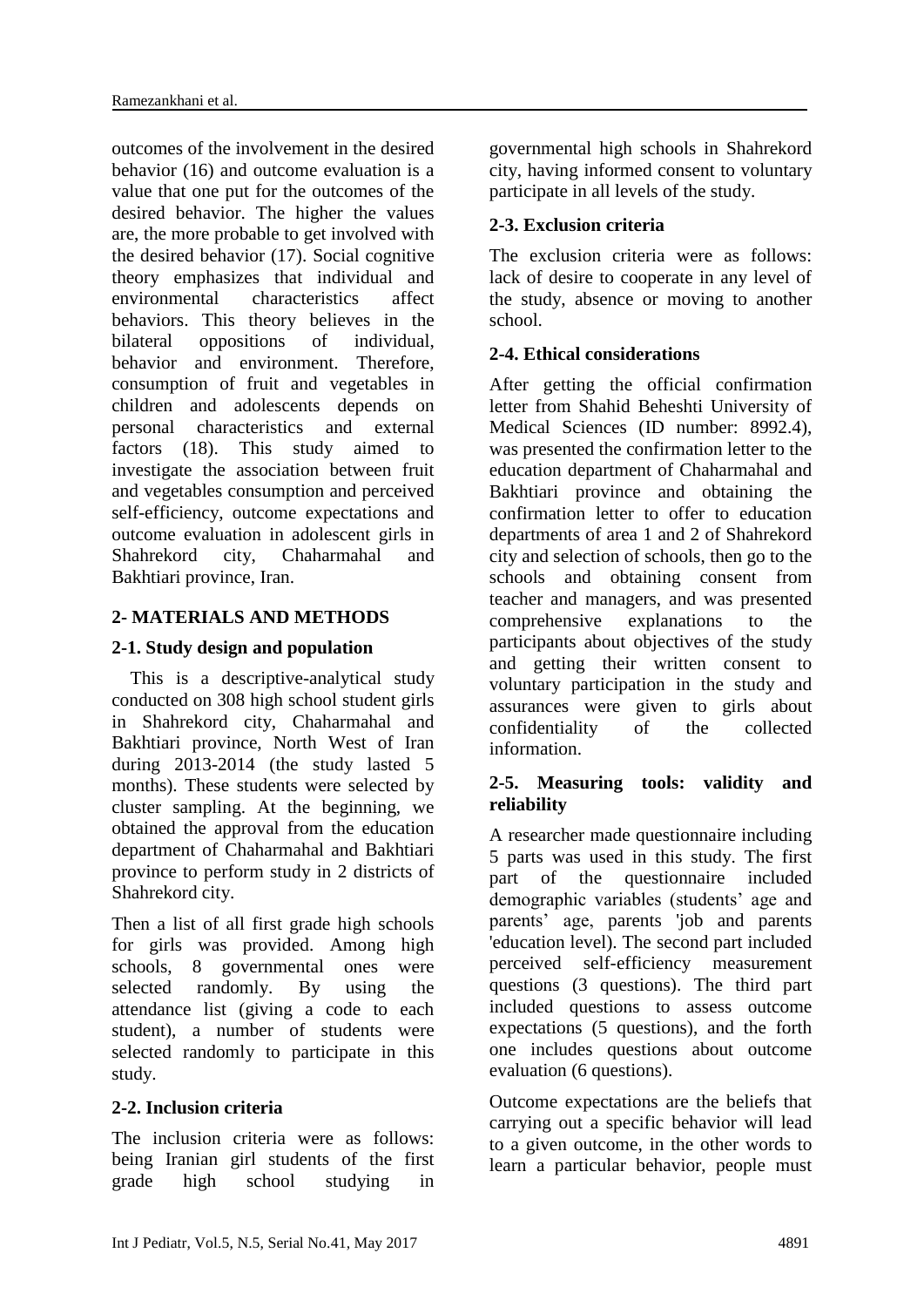understand what the potential outcome is if they repeat that behavior. The observer does not expect the actual rewards or punishments incurred by the model, but anticipates similar outcomes when imitating the behavior (19). Outcome evaluation is a value that one put for the outcomes of the desired behavior. The higher the values are, the more probable to get involved with the desired behavior (17). The expectations scale assessed beliefs about the fruit and vegetables intake and cognitive benefits of healthy eating (19).

In order to investigate the status of fruit and vegetables consumption, the standard questionnaire of Food Frequency Questionnaire (FFQ) was used (20). This questionnaire includes questions about consumption of 17 types of vegetables and 27 types of fruits. The adolescent girls were asked to write down the frequency of consuming any of those fruits and vegetables according to the units mentioned in to the form (it was explained to girls how to measure the consumed fruit and vegetables in units for example one unit equals to an average orange or 2 to 4 fresh figs or a glass of shredded lettuce and so on). The frequency of fruit and vegetables consumption in a day, week and month was asked from participants. Then the amounts and frequencies were changed in to the consumption in a day and therefore the amount of fruit and vegetables consumed by each adolescent was calculated in unit form.

The answers to perceived self-efficiency, outcome expectations and outcome evaluation was measured in Likert scale (completely disagree, disagree, no idea, agree and completely agree). Therefore the "completely agree" was scored 4, "agree" 3, "no idea" 2, "disagree" 1 and "completely disagree" scored zero. On completion of the questionnaires the scores of knowledge and skill substructures were calculated based on 100.

In order to assess the face validity of the questionnaire, a list of all items was provided to a group of 30 high school girls with the similar demographic, economic and social characteristics to the target population. The purpose of this level, was to determine the index of the item effect score in samples similar to the target group. So, in front of each item, 5 choices including "completely important, important, moderately important, a little important and completely non-important" was offered and a sore from 1 to 5 was given to each choice.

In order to calculate the index of effect score, some items that their scores were more than 1.5 were selected as suitable items and kept for the next levels. At this level, items were assessed from the perspective of the target group in terms of difficulty (in understanding the words and phrases), irrelevancy (of phrases with questionnaire subscales) and ambiguous (the probability of misunderstanding the phrases). The students' comments were used to improve the questionnaire. In order to assess the content validity of the questionnaire, 5 experts in field of health education and promotion and 4 experts in nutrition were asked to comment if the questionnaire includes relevant phrases to measure subscales.

The internal consistency method was used to assess the reliability of the questionnaire. The calculated Cronbach's alphas for outcome expectation, outcome evaluation and perceived self-efficacy were  $\alpha$ = 0.71,  $\alpha$ = 0.76 and  $\alpha$ = 0.69, respectively.

# **2-6. Data analysis**

The collected data was analyzed using SPSS software version 18.0 with descriptive and analytical tests. Kolmogorov - Smirnov test was used to test the normality of data distribution. One way analysis of variances (to investigate the association between demographic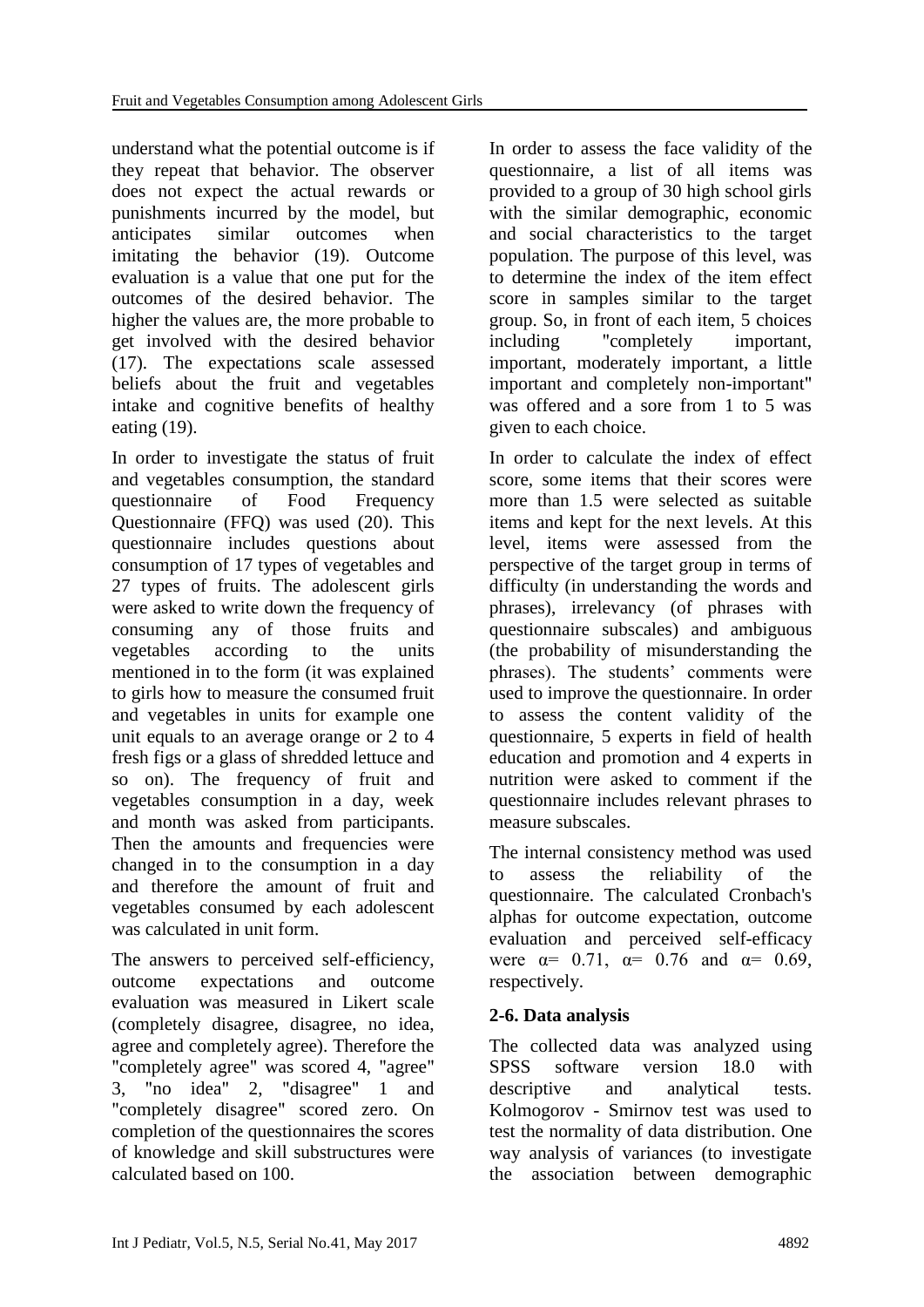variables like parents' job and education level and studied subscales), and Pearson correlation (to investigate the association between outcome expectations, outcome evaluation and perceived self-efficacy and the behavior of fruit and vegetable's consumption) were used to data analysis.

### **3- RESULTS**

 The mean age of the participants was  $13.86 \pm 1.3$  years old. The average scores for outcome expectations, outcome evaluation and perceived self-efficacy were  $35.52 \pm 16.26$ ,  $34.60 \pm 20.21$  and  $32.55 \pm 19.81$  out of 100, respectively (**Table.1**). The mean scores of fruit and vegetables consumption and vegetables consumption were  $1.45 \pm 0.68$  and  $1.47 \pm 1.6$ 0.95, respectively which was very low in comparison with standards.

As it is shown in **Table.2**, there is a statistically significant association between father and mother's education level and outcome expectations (P=0.05). In contrast, adolescent girls whose parents' education level was above high school diploma, had higher scores in outcome expectations. There was also a significant association between mother's age and outcome evaluation  $(P= 0.002)$  such that girls whose mothers were less than 30 years old, had higher scores in outcome evaluation part.

There was a significant association between father's education level (P=0.001) and mother's education level  $(P= 0.048)$ and outcome evaluation score such that students whose parents' education level was academic, got higher scores in outcome evaluation subscale. There was a significant association between mother's age and perceived self-efficacy subscale  $(P=0.038)$ . Therefore girls, whose mothers' age was less than 30 years old, had better confidence in doing correct behaviors in fruit and vegetables consumption. In addition, there was a significant association between father's education level  $(P= 0.000)$  and job (P=0.020) and perceived self-efficacy score such that students whose fathers' education level was above high school diploma and their fathers' job was employee, reported higher self-efficacy.

The association between adolescents' perceived self-efficacy and outcome expectations was direct and significant  $(r=0.040$  and P=0.034). In contrast, girls who expected more positive outcomes about fruit and vegetables consumption like health promotion and being fresh and energetic, were more confident that they can properly consume fruit and vegetables.

A direct and significant association was observed between fruit consumption and outcome evaluation (r=0.012 and  $P=0.033$ . Such that students who considered more value for their own health or being fresh and energetic were important for them, reported a higher daily consumption of fruits. There was also a significant direct association between daily consumption of fruits and perceived selfefficacy  $(r=0.064$  and  $P=0.001$ ). such that girls who had higher perceived selfefficacy or in other words a higher confidence, reported higher daily consumption of fruits (**Table.3**).

**Table-1**: The mean and standard deviation (SD) of social cognitive theory constructs scores in girl students about fruit and vegetables consumption

| Constructs                                      | Mean $\pm$ SD     |
|-------------------------------------------------|-------------------|
| Outcome expectations (a total of 100 scores)    | $35.52 \pm 16.26$ |
| Outcome evaluation (a total of 100 scores)      | $34.60 \pm 20.21$ |
| Perceived self-efficacy (a total of 100 scores) | $32.55 \pm 19.81$ |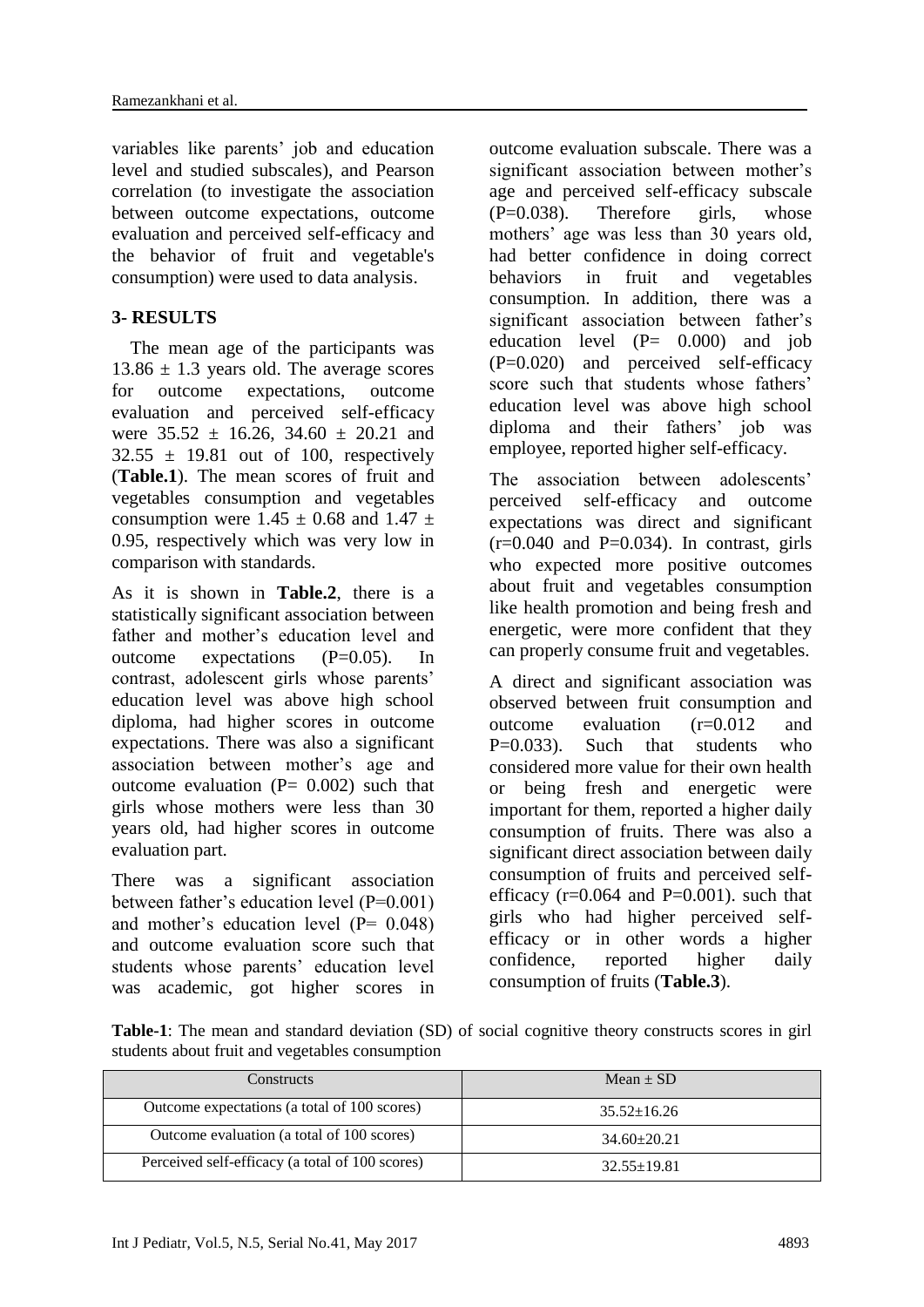| Variables                | Outcome expectations | Outcome evaluation | Perceived self-efficacy |  |
|--------------------------|----------------------|--------------------|-------------------------|--|
| Father's age             | 0.789                | 0.109              | 0.200                   |  |
| Mother's age             | 0.111                | $0.002*$           | $0.038*$                |  |
| Father's education level | $0.05*$              | $0.001*$           | $0.000*$                |  |
| Mother's education level | $0.05*$              | $0.048*$           | 0.401                   |  |
| Father's job             | 0.121                | 0.409              | $0.020*$                |  |
| Mother's job             | 0.878                | 0.677              | 0.174                   |  |

**Table-2**: The association between outcome expectations, outcome evaluation and perceived selfefficacy in adolescent girls

\*The significance level P<0.05.

**Table-3**: The association between fruit and vegetables consumption and social cognitive theory constructs in adolescent girls

| Variables                           | <b>Outcome</b><br>expectations | <b>Outcome</b><br>evaluation | Perceived self-<br>efficacy  | Fruit<br>consumption<br>status | Vegetables<br>consumption<br>status |
|-------------------------------------|--------------------------------|------------------------------|------------------------------|--------------------------------|-------------------------------------|
| Outcome<br>expectations             |                                |                              |                              |                                |                                     |
| <b>Outcome</b><br>evaluation        | $p = 0.071$<br>$r = 0.022$     |                              |                              |                                |                                     |
| Perceived self-<br>efficacy         | $p = 0.034$<br>$r = 0.040$     | $p = 0.699$<br>$r = -0.029$  |                              |                                |                                     |
| Fruit<br>consumption<br>status      | $p = 0.232$<br>$r = -0.068$    | $p = 0.033^*$<br>$r = 0.012$ | $p = 0.001^*$<br>$r = 0.064$ |                                |                                     |
| Vegetables<br>consumption<br>status | $p = 0.159$<br>$r = 0.080$     | $p = 0.087$<br>$r = 0.098$   | $p = 0.861$<br>$r = 0.170$   | $p = 0.075$<br>$r = 0.102$     |                                     |

 $*$ The significance level P< $0.05$ 

#### **4- DISCUSSION**

 This study was conducted on 308 girl high school students aimed to investigate the association between fruit and vegetables consumption and perceived self-efficiency, outcome expectations and outcome evaluation in adolescent girls in Shahrekord city, Chaharmahal and Bakhtiari province-Iran during 2013-2014. A significant association was observed between parents' education level and outcome expectations such that adolescent girls, whose parents' education level was more than high school diploma, got higher scores in outcome expectations part. It is obvious that adolescents, whose parents' education level was higher, have more information about benefits and positive

outcomes of fruit and vegetables consumption and they believe that their consumption leads to health, normal weight and freshness. There was a significant association between mother's age and outcome evaluation as well. Therefore girls whose mothers' age was less than 30 years old obtained higher scores in outcome evaluation part. This result may be due to patience of younger mothers in explaining more about benefits of fruit and vegetables consumption for their daughters and let them believe that health is an important issue. Having a balanced weight, more energy and being fresh and vivid are important issues for them. There was also a significant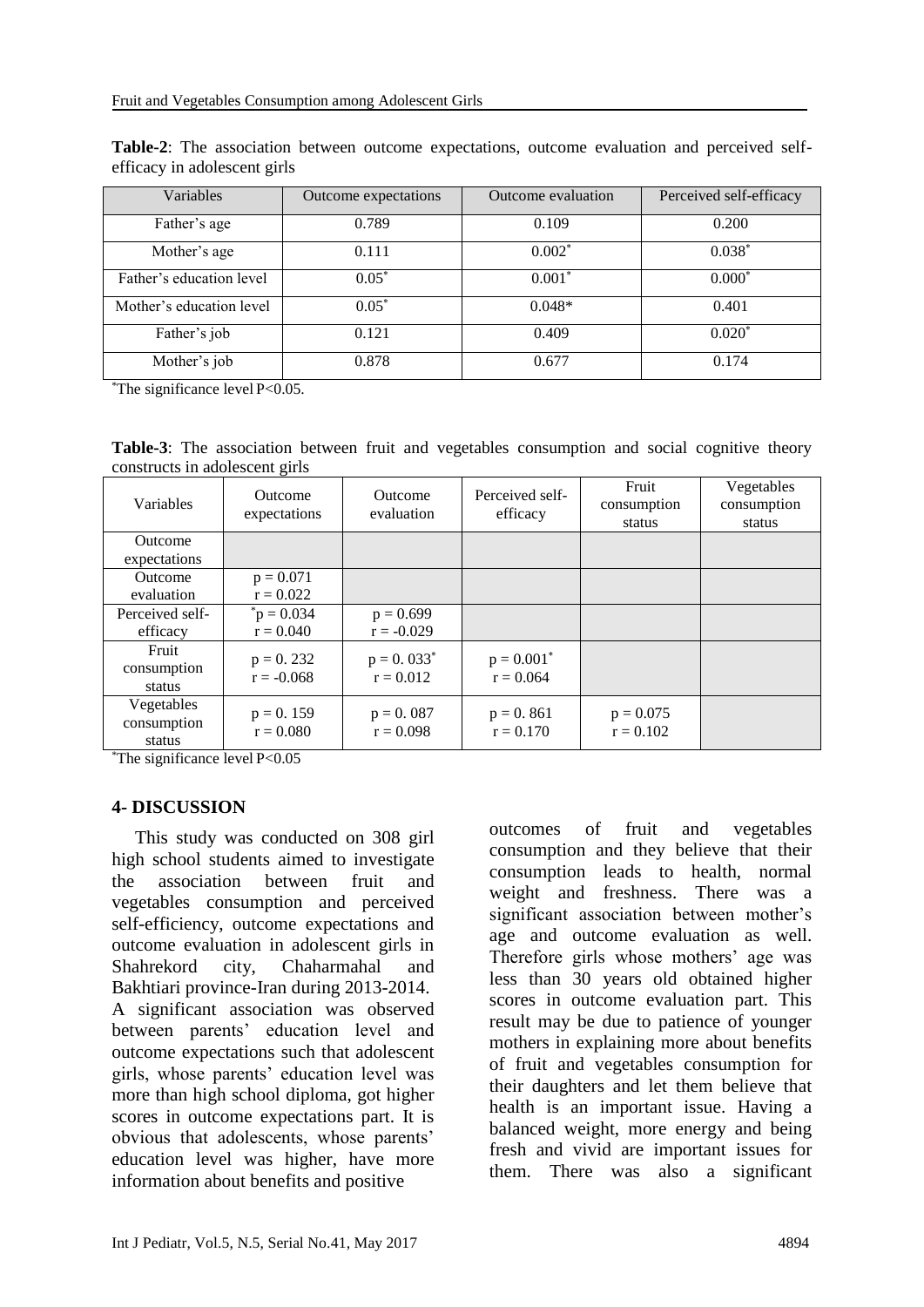association between parents' education level and outcome evaluation score. In contrast, students whose parents' education level was academic had higher scores in outcome evaluation substructure. It is obvious that when parents have more scientific information, they can positively affect their daughters and show the value of being healthy, energetic and fresh to them and let them believe that fruit and vegetables consumption affects these items. A direct and significant association was observed between perceived selfefficacy and outcome expectations in adolescents. Girls who expected more positive outcomes about fruit and vegetables consumption like being healthy, fresh and energetic, have more confidence that they can competently consume fruit and vegetables.

Outcome expectations are defined as prediction of the probable outcome of involvement in the desired behavior. Three outcomes is determined including: *1.* Physical outcomes which include positive and negative consequences of the behavior that in this study are health, natural weight and a fit body. *2.* Outcomes caused by social approve or disapprove of the behavior like having more friends and *3.* Positive and negative self-evaluation such as being vivid and energetic (16).

Outcome expectation is one of the predictable aspects of the behavior. There was a significant direct association between outcome evaluation and fruit and vegetables consumption. In contrast, students who considered more importance for their health or being fresh and energetic was more important for them, reported higher daily consumption of fruits. The higher these values are, the probability of getting involved with that behavior is more (17). So students, who considered higher values to the positive outcomes of fruit and vegetables consumption, had more daily consumption. There was a significant direct association between daily consumption of fruits and perceived self-efficacy as well. In contrast, girls who had higher perceived selfefficacy or in other words were more confident reported higher fruit consumptions per day. Perceived selfefficacy also is a very important and effective factor in behaviors preventing obesity. In childhood and adolescence the growth is very fast. Therefore, it is better to start preventing obesity from childhood, so that we can adjust the periodic changes of growth and metabolism according to the needs of body. Obesity in adulthood is one of the main complications related to obesity in childhood and adolescence. Most of the current obese children will be future obese adults (21).

Some of the causes of obesity in this era are hereditary factors, life style, fast food and junk food consumption and eating high fat foods (22). As it was mentioned before, perceived self-efficacy, outcome expectations and outcome evaluation are some of the main factors that may affect fruit and vegetables consumption. Sharma et al., conducted a study on 159 students in Cincinnati, Ohio- USA to investigate four strategies to prevent obesity including fruit and vegetables consumption, regular physical activity, water consumption and restriction of television watching. Results of that study showed that perceived selfefficacy is one of the main factor in this regard (23).

Results of the current study show that the mean scores of outcome expectations, outcome evaluation and perceived selfefficacy were  $35.52 \pm 16.26$ ,  $34.60 \pm 20.21$ and  $32.55 \pm 19.81$ , respectively which is very low. In illustration of the importance of the perceived self-efficacy, it should be mentioned that positive perception of the learners about their own abilities in doing their duties affects their stimulation. Because of this feeling of efficacy and competency, they do their bests and put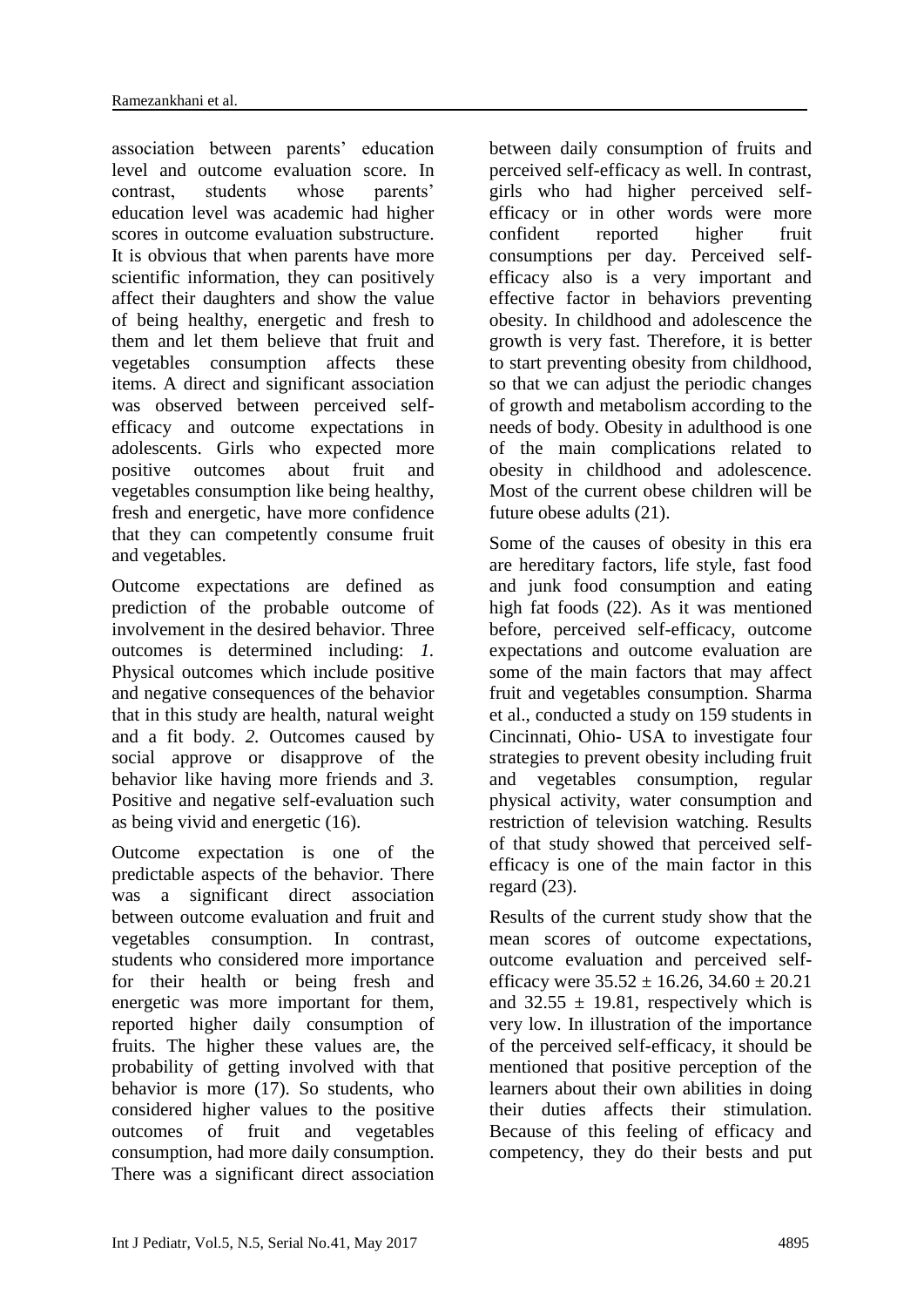more time to do the desired behavior and use proper strategies to solve the problem. Results of a study conducted by Neumark-Sztainer et al. in 2009 on students in St. Paul's state of America showed that at the beginning of the study the mean perceived self-efficacy was low (24), and in 2009, another study was conducted on 58 people in Ohio-USA by Branscum and Kaye to promote obesity preventing behaviors by using Social Cognitive Theory. Results of that study indicated that before educational interventions, the mean score of perceived self-efficacy and outcome evaluation had been low (25).

Abbasian et al., conducted a study with the title of "Effect of a School-based intervention based on social cognitive theory on fruit and vegetables consumption in Middle school students in Tehran", this research was a school based experimental field trial which was conducted on 10 to 13 years old students. Results of that study showed that at the beginning of the study, the mean score of perceived self-efficacy and other substructures had been low (26).

In Hashemi et al.'s study with the title of "Effect of a family-based intervention based on social–cognitive theory on fruit and vegetables intake of Middle school female students in a district of Tehran", it was found that at the beginning of the study, the mean scores for all of the substructures of the theory had been low (27). Results of the current study showed that the mean score of fruit and vegetables consumption were  $1.45 \pm 0.68$  and  $1.47 \pm 1.6$ 0.95, respectively that in comparison with standards was low. Results of the studies conducted by Hashemi et al. (27), Abbasian et al. (26), and Branscum and Kaye (25), are consistent with this finding.

A three years study with the title of "Exposure to comprehensive school intervention increases vegetables consumption", was conducted by Wang at al. on 327 students in 2010. Results of that

study showed that vegetables consumption was low (28). Regarding the importance of fruit and vegetables consumption as an important behavior in life style to prevent overweight and obesity and its significant role in health, it is very important to improve it. In the field of health issues, whenever we talk about making a change in human behaviors, we have to refer to health education. In case of obesity, some people think that it is a part of the problems related to getting old and it is normal, while it is threatening the active life of many people.

At the moment, the life expectancy is increasing and as life gets longer, it is expected that some of the diseases such as obesity also increase. Therefore, education may prevent diseases and their related complications and inabilities and also their related costs and economic burden, since adolescence is an important period in terms of establishing healthy nutritional behaviors (29), although healthy nutritional behaviors are weaker compared to other age groups (30), promotion of healthy diet especially fruit and vegetables consumption among them may have many considerable long term benefits.

# **4-1. Limitations of the study**

The limitations of current study comprise its use of self-report questionnaires and study, surveyed only high schools girls in government schools in Shahrekord city, Iran.

# **5- CONCLUSION**

 The mean scores of outcome expectations, outcome evaluation and perceived self-efficacy for adolescent girls were  $35.52 \pm 16.26$ ,  $34.60 \pm 20.21$  and  $32.55 \pm 19.81$  respectively (these scores were lower than the standards). The mean scores of fruit and vegetables consumption and vegetables consumption were  $1.45 \pm$ 0.68 and 1.47  $\pm$  0.95, respectively which were lower than standards as well.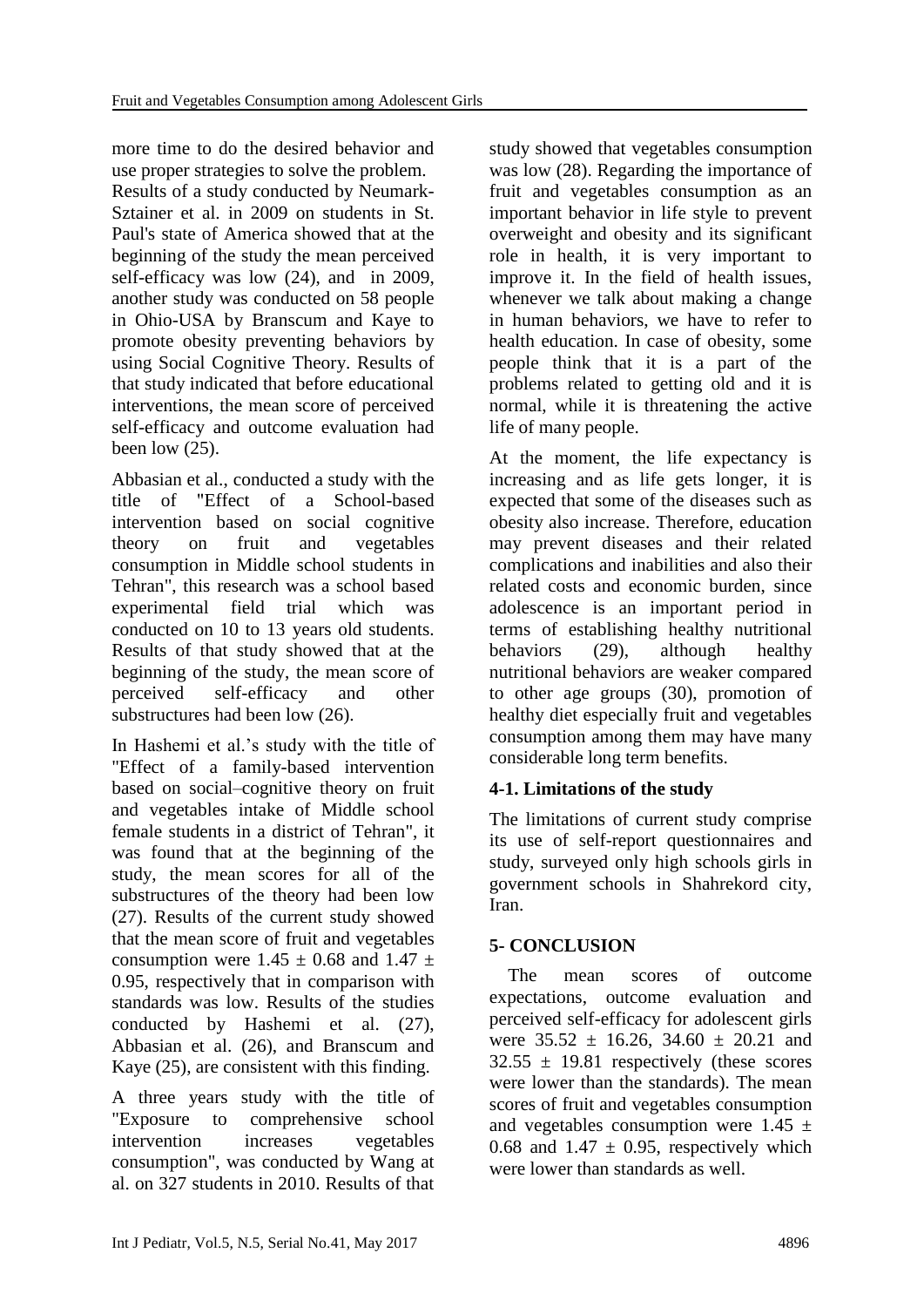A significant direct association was observed between perceived self-efficacy and outcome expectations and also between fruit consumption and both outcome evaluation and perceived selfefficacy. In order to increase adolescents' ability in doing behaviors related to a healthy life style and let them believe that it is possible to see positive outcomes and understand the value of these outcomes, theories of health education and promotion that emphasize on the roles of individuals, families and the environment should be used.

### **6- CONFLICT OF INTEREST:** None.

### **7- ACKNOWLEDGMENTS**

This article is derived from a research proposal which was approved in Shahid Beheshti University of Medical Sciences with the reference number of 8992/4. Authors of this article would like to thank all of the authorities and students who cooperated in this study.

### **8- REFERENCES**

1. [Dauchet L,](http://www.ncbi.nlm.nih.gov/pubmed?term=Dauchet%20L%5BAuthor%5D&cauthor=true&cauthor_uid=16988131) [Amouyel P,](http://www.ncbi.nlm.nih.gov/pubmed?term=Amouyel%20P%5BAuthor%5D&cauthor=true&cauthor_uid=16988131) [Hercberg S,](http://www.ncbi.nlm.nih.gov/pubmed?term=Hercberg%20S%5BAuthor%5D&cauthor=true&cauthor_uid=16988131) [Dallongeville J.](http://www.ncbi.nlm.nih.gov/pubmed?term=Dallongeville%20J%5BAuthor%5D&cauthor=true&cauthor_uid=16988131) Fruit and vegtables consumption and risk of coronary heart disease: a meta-analysis of cohort studies. J Nutr 2006; 136(10):2588-93.

2. Gaines A, Turner L W. Improving Fruit and Vegtables Intake among Children: A Review of Interventions Utilizing the Social Cognitive Theory. Californian Journal of Health Promotion 2009; 7(1): 52-66.

3. U.S. Department of Agriculture. PYRAMID SERVINGS INTAKES in the United States 1999-2002, 1 Day. 2005. Available at: http://www.usda.gov/wps/portal/usda/usda.pdf . Accessed in Nov 2013.

4. Lock K, Pomerleau J, Causer L, Altmann DR, McKee M. The global burden of disease attributable to low consumption of fruit and vegtabless: implications for the global strategy on diet. Bull World Health Organ 2005; 83(2):100-8.

5. World Health Organization (WHO). Prevention non- communicable diseases. Available at: at: http://www.wpro.who.int/nr/rdonlyres. Accessed in 2016.

6. Ibiebele T, Coyne T, Clintock C. Trends in reported fruit and vegtables consumption among Queensland adult .Queensland government, information circular, 2006. Available at: [http://www.health.qld.gov.](http://www.health.qld.gov/) Accessed in 2016.

7.Hazavehei MM, Pirzade A, Entezari MH,Hasanzade A, Bahrainiyan N. Investigating the Knowledge, Attitude and Nutritional Practice of Female Middle School Second Graders in Isfahan in 2008. Knowledge & Health Journal 2009; 4(3):24- 27.

8. bazzano LA. Dietary intake of fruits and vegtabless and risk of diabetes mellitus and cardiovascular disease. Kobe, Japan. 2005. Available at: [http://www.who.int/diet physical](http://www.who.int/diet%20physical%20activity/%20publications/f&v_cvd_diabetes.pdf)  [activity/ publications/f&v\\_cvd\\_diabetes.pdf.](http://www.who.int/diet%20physical%20activity/%20publications/f&v_cvd_diabetes.pdf) Accessed in 2016.

9. World Health Organization (WHO). 2003. Diet, nutrition and the prevention of chronic disease. Report of a joint WHO/FAO Exper consutation. WHO Technical Report Series, No. 916. 2003. Available at: http://www.who.int/ diet physical activity/ publications/trs916/download/en/index.html. Accessed in 2017.

10. World Health Organization (WHO).Global strategy on diet, physical activity and health. Available at: http://www.who.int/ diet physical activity/fruit/en/index2.html. Accessed in 2017.

11. American Cancer Society. Nutrition and physical activity guidelines advisory committee. 2006. American Cancer Society. Nutrition and physical activity guidelines. Retrieved Sep 12, 2008. Available at: http://www.cancer.org/docroot/ped/content/

Diet and activity factors that affect risks.asp? Accessed in 2017.

12. U.S. Department of Health and Human Services. 2005. Healthy People 2010. Retrieved Sep 12, 2008. Available at: http://www. Healthy People.gov. Accessed in 2016.